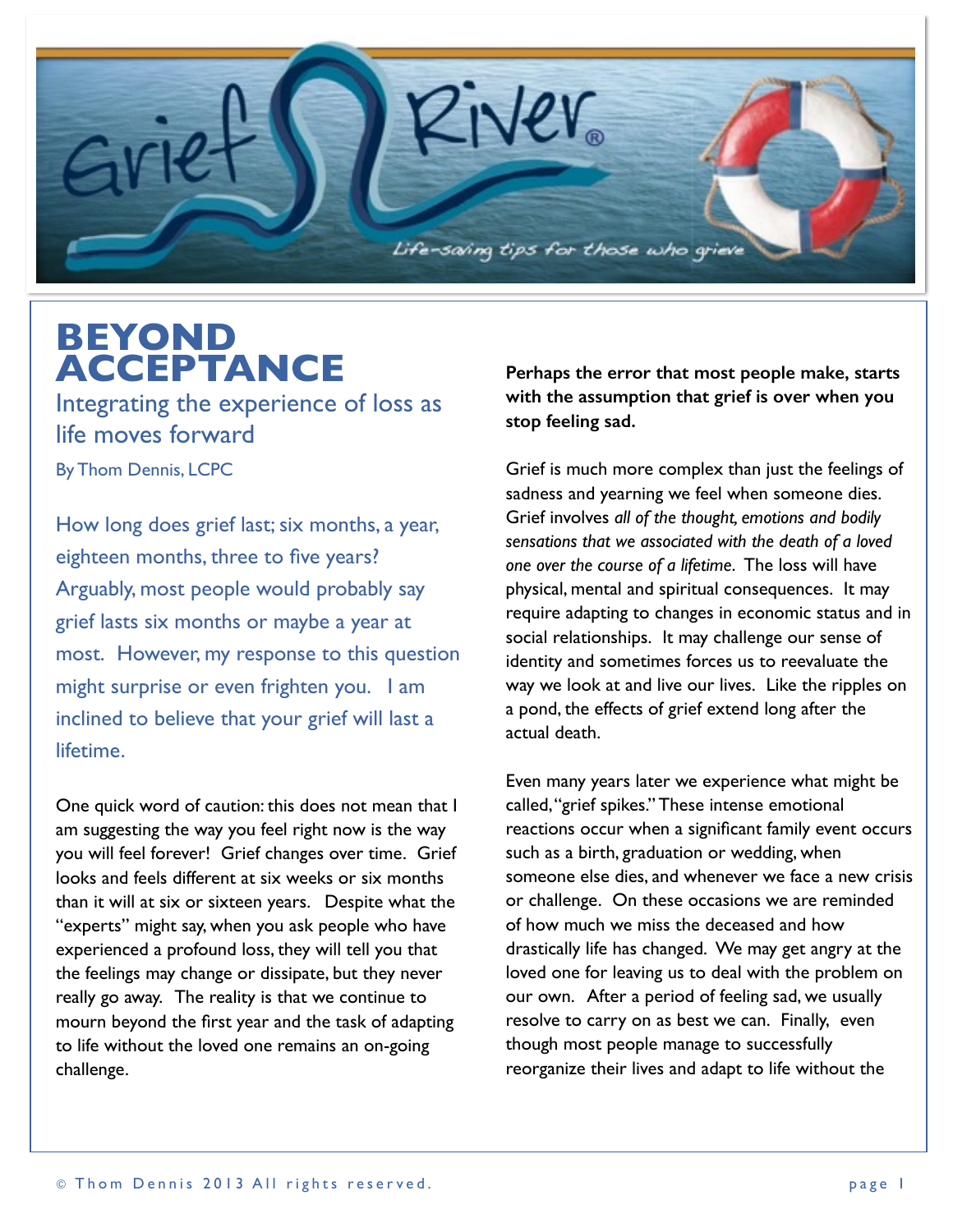

loved one, it is normal to still miss or think about them, possibly every day for the rest of your life.

For example, my father has been a widower for over twenty years. He is retired and enjoys spending time with his grandchildren. He is in good health and is actively involved in his community. By all accounts he is doing great, but he tells me, "Not a day goes by that I don't think about your mom." Rather than this being an indicator of unresolved or pathological grief, I think it is normal, even appropriate. It is a testament to the relationship they had and a sign of their undying bond of love.

Even those who shy away from putting a timeframe on grief still maintain that the grieving period will eventually end. Perhaps it is because human beings need closure, we need reassurance that the sadness will end and life will return to "normal." Of course some losses will be harder than others. We will not grieve for every person in the same way; depending on the nature of the relationship, the impact of the loss will vary. The term they most commonly associate with an end to grief is *acceptance*. It is important to point out that acceptance is not something that happens all at once. Initially there may be a period of shock or denial. This period functions as a defense mechanisms, it is the mind's way of protecting itself from news that is potentially too overwhelming. Denial is actually a helpful coping tool that functions as a kind of circuit breaker. With time, when your subconscious mind thinks you are ready to absorb the full impact of the loss, the denial will dissolve.

Participation in funerary rituals, the condolence of friends, and doing all the seemingly endless paperwork associated with a death helps to underscore the reality of the loss. But just because your head knows they died, doesn't mean that your heart is ready to accept it. Even months later I hear people say, "I know he's gone but sometimes I say to myself that he's just on a long vacation and will be coming home soon. I know it's not true, but it helps a little bit."

It is not uncommon for those who mourn to report that they cannot get the final dying scene out of their mind. The seemingly endless replaying of the events surrounding the death, as painful as it is, actually helps to facilitate acceptance on a heart level. It is as if our minds keep pushing the rewind button so that we can examine the traumatic event from every possible angle. With time we are usually able to *accept* the fact that they are truly gone and there was nothing we could have done to change the outcome.

Consider all of the firsts; the first social event without him or her, the first birthday, the first anniversary, the first holiday, etc. What people often forget about are the seconds and the thirds and so on. Coming to terms with the reality of the loss is not just about accepting the reality of their death, it is also about accepting the reality that you have to face a future with out him or her. In fact, every novel situation (regardless of how proximate it is to the time of death) presents us with the reality of the loss. On these occasions we are confronted with the question of how we will manage the situation without them. Each time, we have to accept the fact all over again, that the loved one is not there to help us talk it through. These situations can cause us to feel sad, angry, anxious, hurt, cheated, insecure or vulnerable or all of the above. One widower said, "I know she's gone but I don't have to like it." Given all these examples, I think we can only conclude that acceptance is open ended, that it happens over an extended period of time, and on multiple levels.